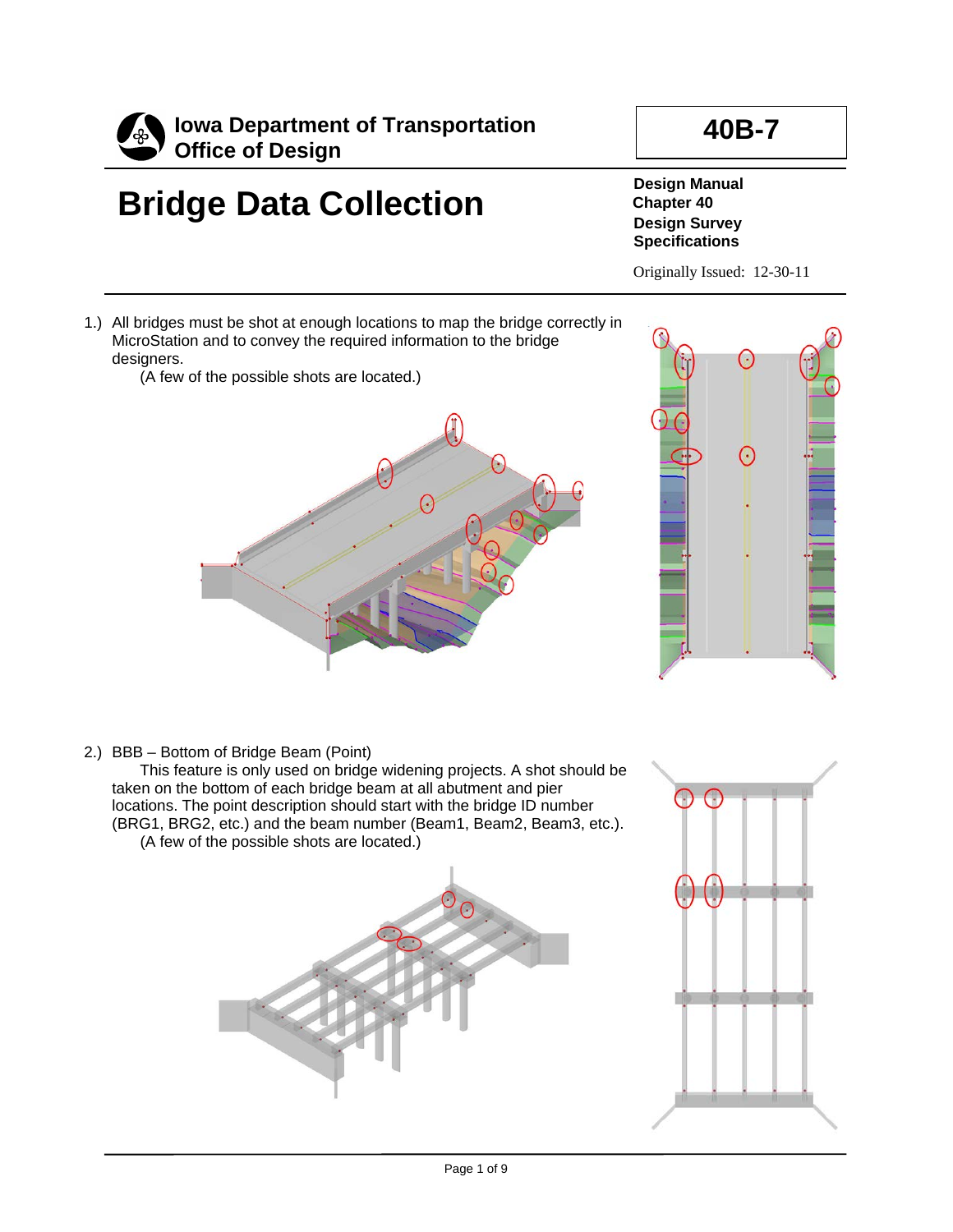#### 3.) BCL – Bridge Centerline (Point)

These shots are used to create a bridge deck profile on the centerline of the bridge. Shots should be on the centerline of the bridge and be located at the ends of the bridge and over each pier. Additional shots will be needed if the distance between these shots is over 50'. The point description should contain the bridge ID number (BRG1, BRG2, etc.).

(A few of the possible shots are located.)

![](_page_1_Picture_6.jpeg)

4.) BD – Bridge Deck (Point)

These shots are used to create a profile along the edges of the bridge deck. Shots should be on the bridge deck next to the wheel guard. The shots should be at the ends of the bridge and over each pier. Additional shots will be needed if the distance between these shots is over 50'. The point description should contain the bridge ID number (BRG1, BRG2, etc.) and on which side of the bridge the shots are located (East, West, etc.).

(A few of the possible shots are located.)

![](_page_1_Picture_10.jpeg)

![](_page_1_Picture_11.jpeg)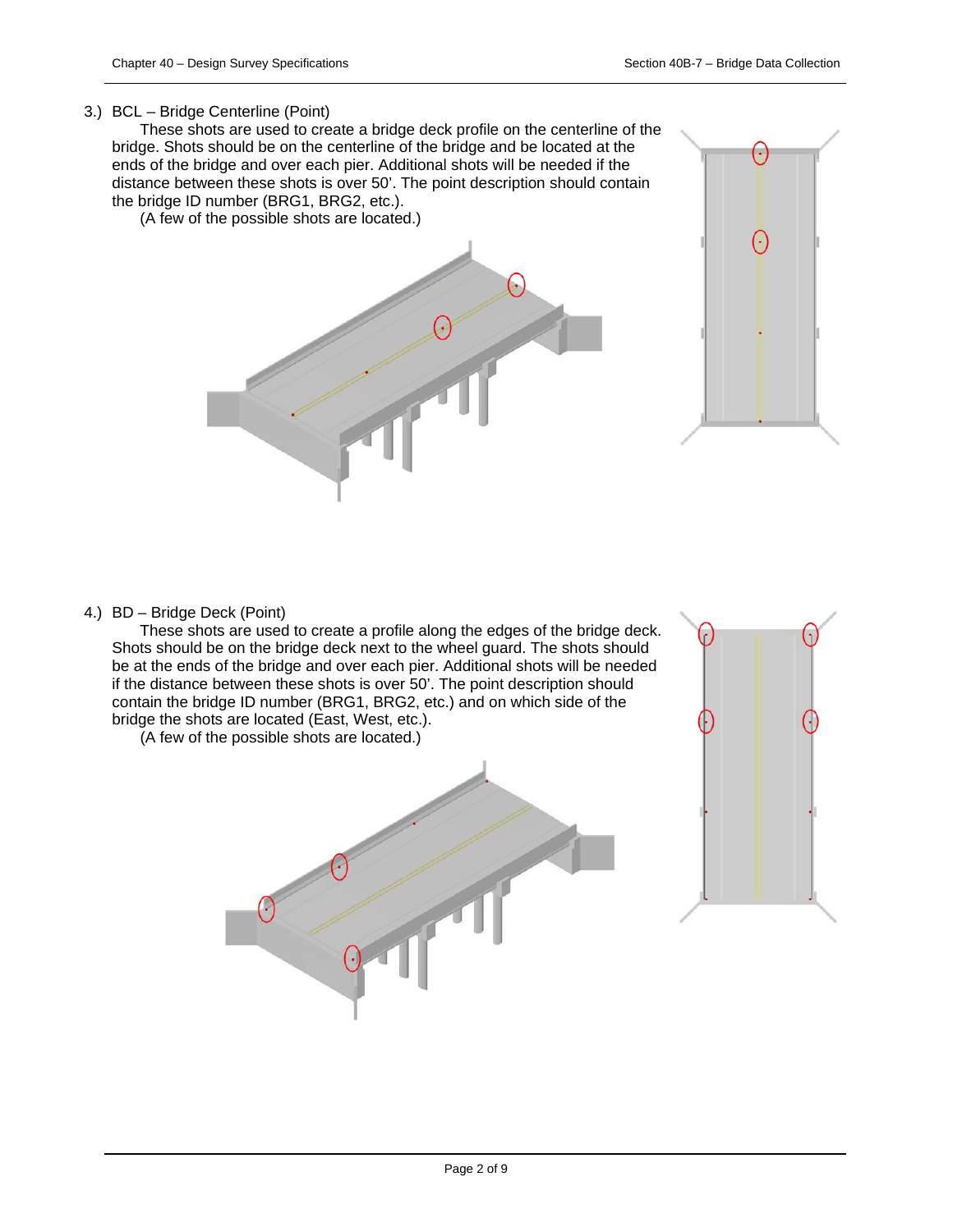#### 5.) BL – Breakline (Point and Line)

Use this feature to delineate breaks in the ground. These points and survey chains will be used to create the DTM. The point description only needs to contain information important to the customer, such as: TOP BKSLP, TOE, BENCH, etc. (Some breaklines are located.)

![](_page_2_Picture_4.jpeg)

6.) BLS – Bridge Low Steel (Point)

This shot represents the bottom of the lowest bridge beam, either steel or concrete. If the bridge crosses a roadway, the location of the BLS shot(s) should be above the centerline of each roadway the bridge crosses. If the bridge does not cross a roadway, the BLS should be taken at the lowest spot of the lowest beam. The point description should start with the bridge ID number (BRG1, BRG2, etc.) and a description of where the shot was taken.

(One point is located.)

![](_page_2_Picture_8.jpeg)

![](_page_2_Figure_9.jpeg)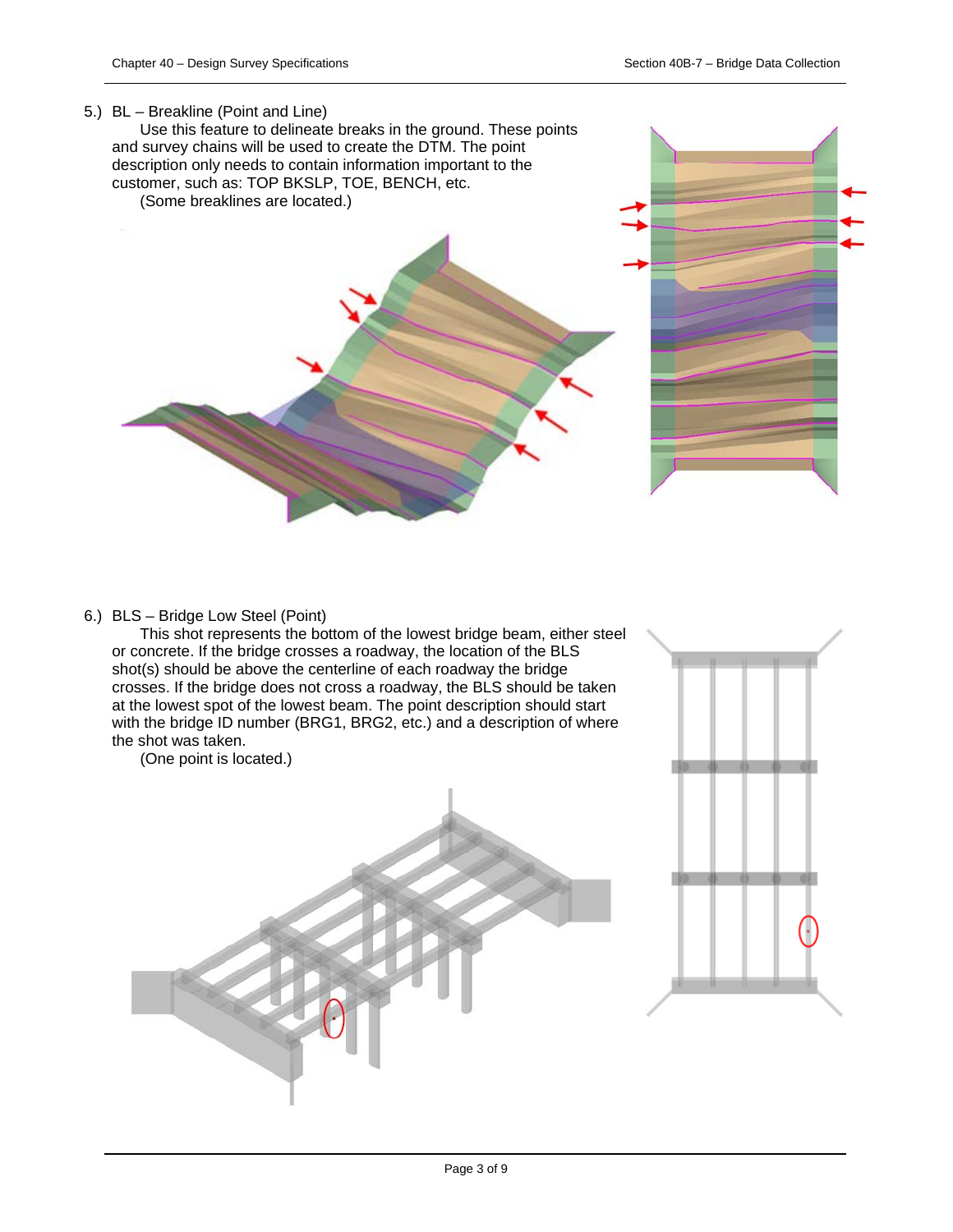### 7.) BNK – Stream Bank (Point and Line)

These points and survey chains represent the farthest outside edge of all stream banks. They will be used to create the DTM. (Some points are located.)

![](_page_3_Picture_4.jpeg)

8.) BRG (Point and Line)

These points and survey chains are used to create the plan view drawing of the outline of the bridge. This feature is also used to outline the abutments. The abutment shots should be taken on the top of each outside exposed corner and one shot on the top at centerline. The point description should start with the bridge ID number (BRG1, BRG2, etc.) and a description of where the shot was taken. (Some points are located.)

![](_page_3_Figure_7.jpeg)

![](_page_3_Picture_8.jpeg)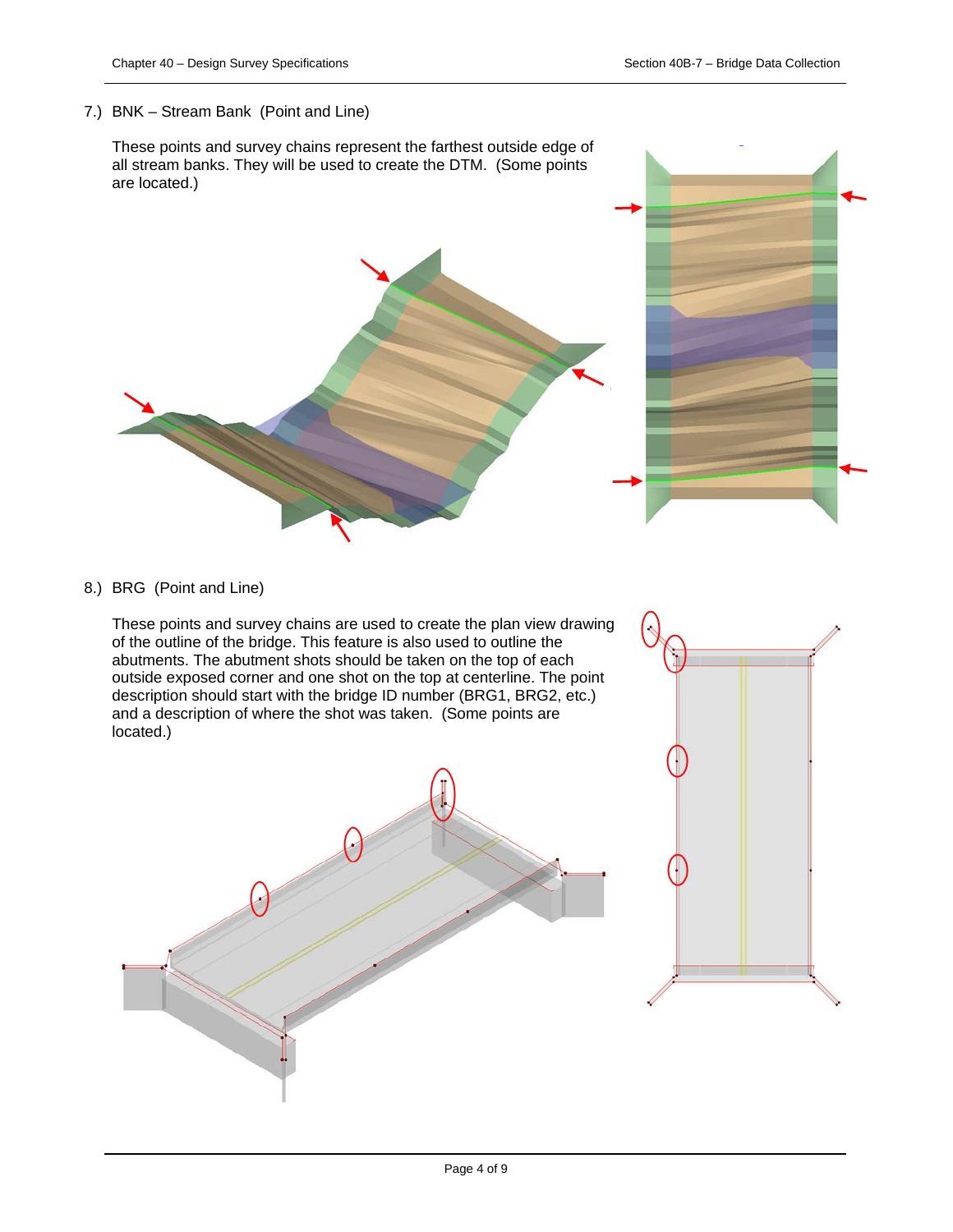#### 9.) D & DU (Point and Line)

These shots place a custom line showing the flow of streams, draws, ditches, etc. For the draw down a stream bed, it should extend throughout the survey limits. The D feature should be used if the starting point of the survey chain is higher than the end of the survey chain (shooting downstream). The DU feature should be used in the opposite situation of the D feature (shooting upstream). Using these features correctly ensures that the drainage arrows will be plotted in the correct direction. These points and survey chains will be used to create the DTM. (The Draw alignment is located.)

![](_page_4_Picture_4.jpeg)

#### 10.)EW (Point and Line)

Use these points and survey chains to locate the edge of water along streams wider than 10', and on the edges of ponds. This feature will be used in creating the DTM. (Edge of Water line is located.)

![](_page_4_Picture_7.jpeg)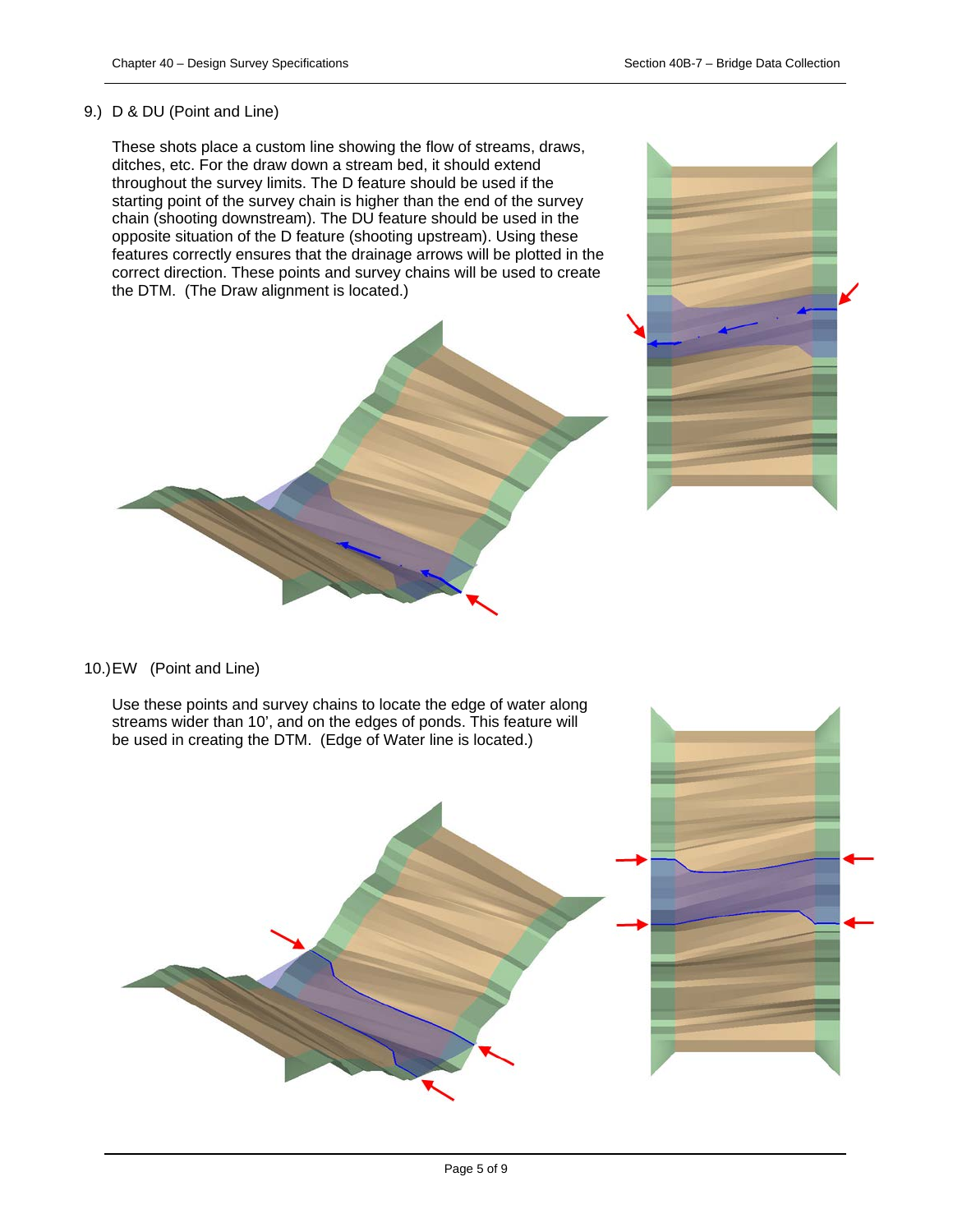#### 11.)GR (Point)

This feature should be used for collecting ground shots that will improve the accuracy of the DTM. (Some points are located.)

![](_page_5_Picture_4.jpeg)

![](_page_5_Picture_5.jpeg)

### 12.)PRO (Point)

Profile shots should be taken on the center top of each abutment. The point description should start with the bridge ID number (BRG1, BRG2, etc.) and a description of which abutment the shot is on (N ABUT, E ABUT, etc.). (The points are located.)

![](_page_5_Picture_8.jpeg)

![](_page_5_Figure_9.jpeg)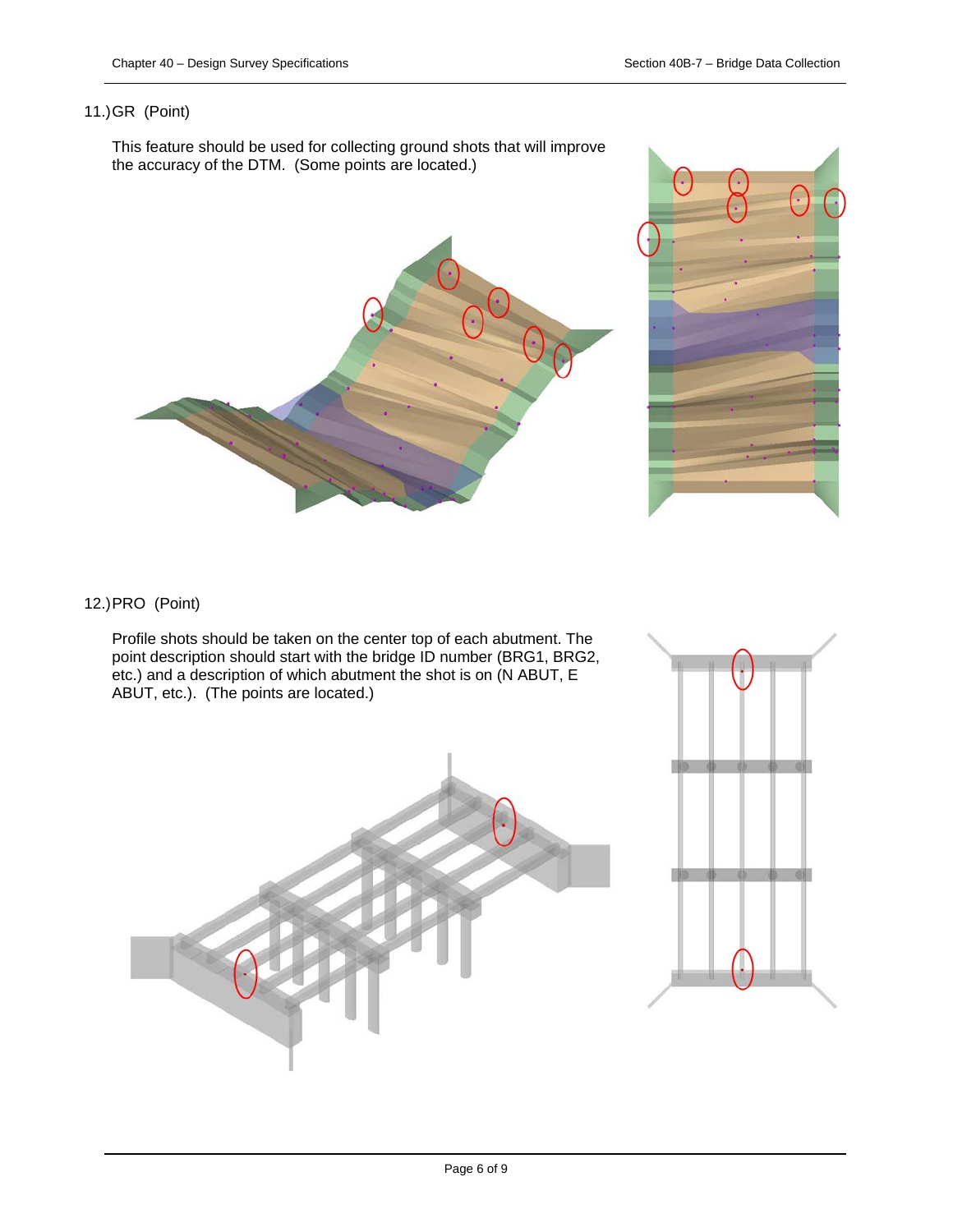#### 13.)SBR (Point)

This point denotes the center of the bridge. It may be collected in the field or created with office software. The point description should start with the bridge ID number (BRG1, BRG2, etc.), size of bridge, type of bridge, design number and drainage area. (The point is located.)

![](_page_6_Picture_4.jpeg)

![](_page_6_Picture_5.jpeg)

#### 14.)SP (Point)

These stream profile shots are used to capture streambed elevations at certain locations. A profile of the streambed must be shot at 100-foot intervals to the survey limits. The point description should start with the bridge ID number (BRG1, BRG2, etc.) and the distance from centerline where the shot was taken. (The point is located.)

![](_page_6_Picture_8.jpeg)

![](_page_6_Picture_9.jpeg)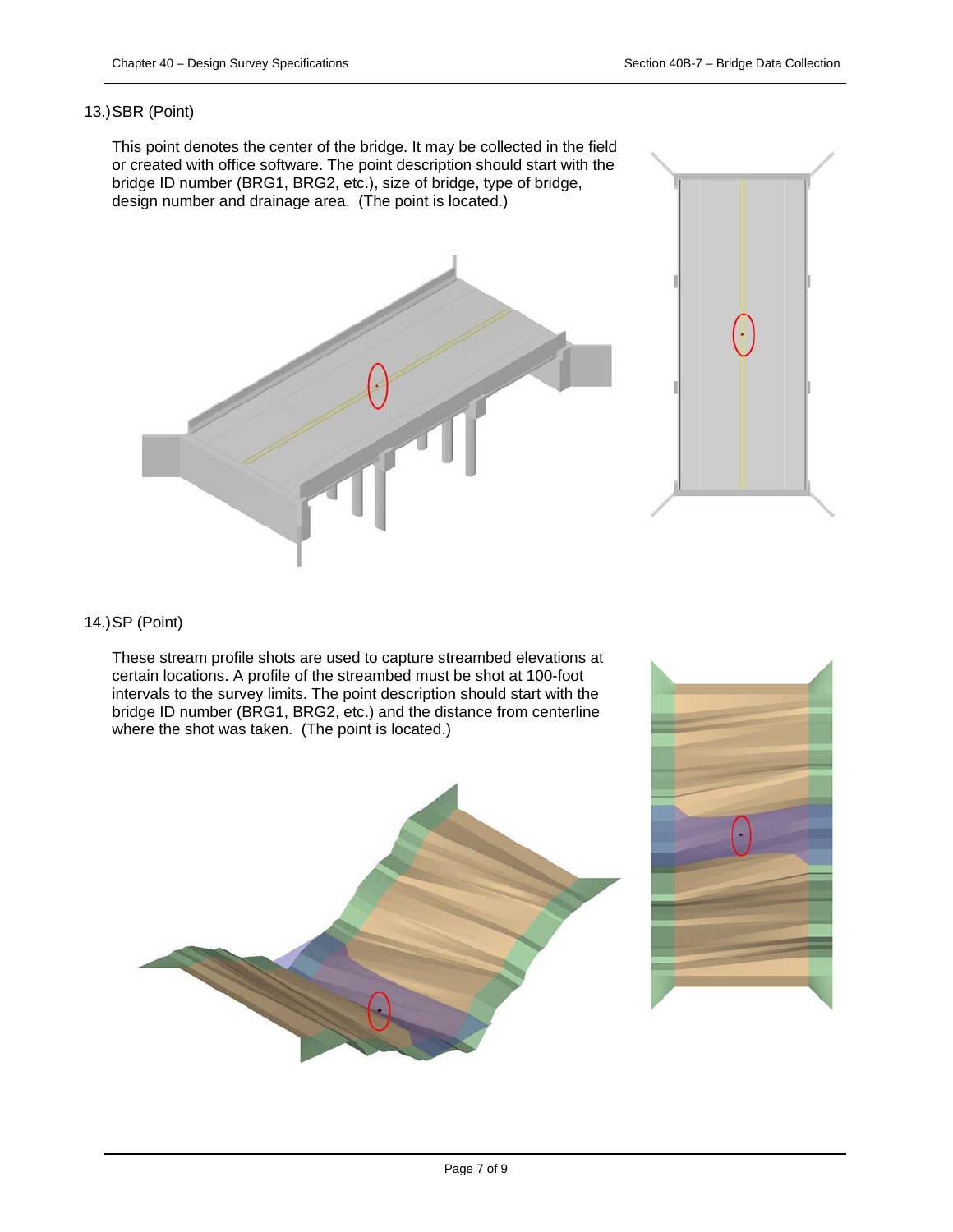#### 15.)TOP (Point and Line)

These points and survey chains should be used to shoot the tops of the piers. The shot location should be at the outside edge on the pier centerline. The point description should start with the bridge ID number (BRG1, BRG2, etc.), what side the shot was taken on and a pier description if there are multiples. (The points are located.)

![](_page_7_Picture_4.jpeg)

![](_page_7_Figure_5.jpeg)

#### 16.)TW (Point)

The top of water shots are used to capture water elevations at certain locations. For streams that have drainage areas of 2 to 10 square miles, a shot must be taken at the roadway centerline and at 660 feet upstream and downstream from the centerline of survey. For streams with drainage areas of ten square miles or more, two additional shots should be taken at 1320'. The tops and bases of any dams or rapids within the offset distance should also be shot using this feature. The point description should start with the bridge ID number (BRG1, BRG2, etc.) and the distance out that the shot was taken. (The point is located.)

![](_page_7_Picture_8.jpeg)

![](_page_7_Picture_9.jpeg)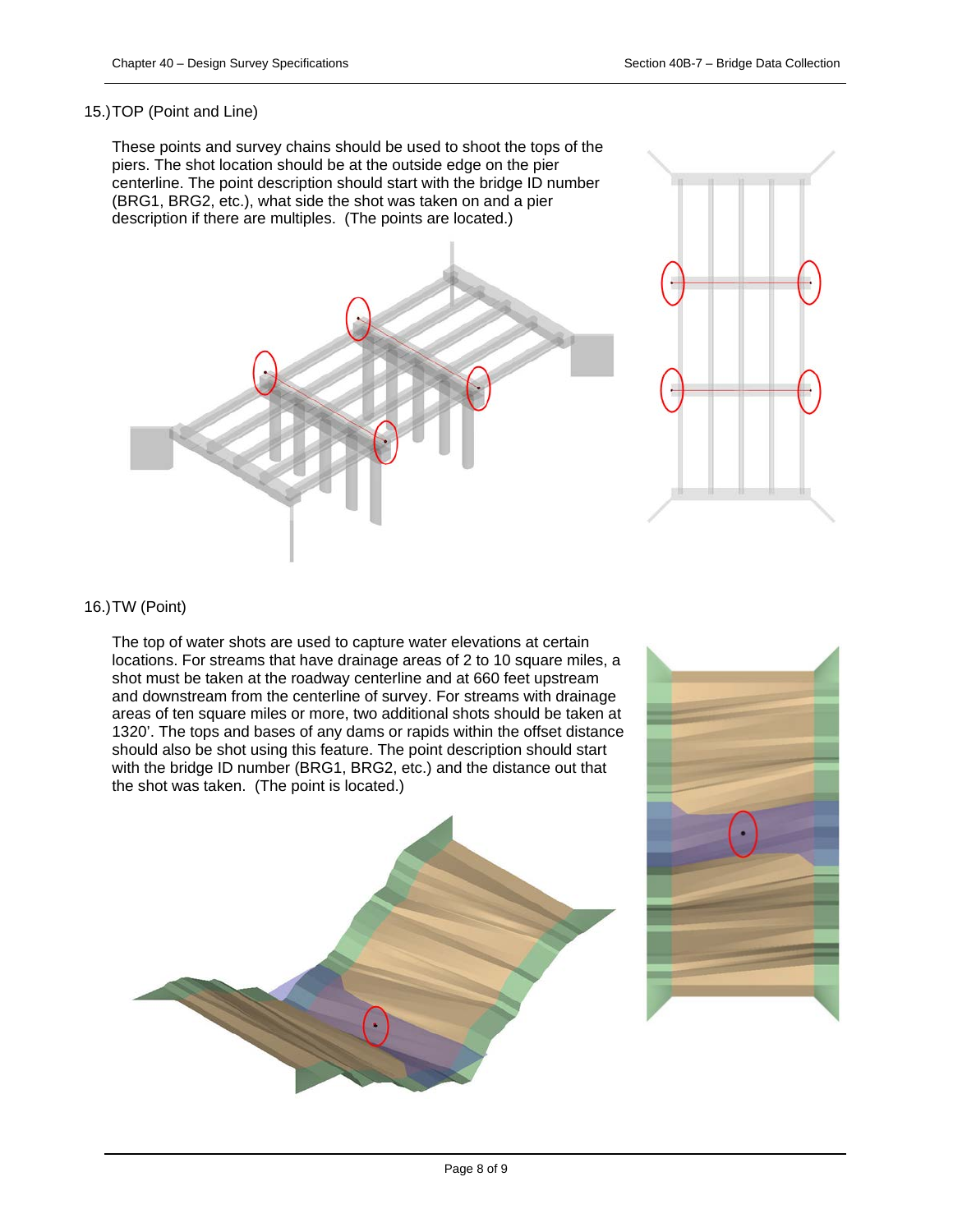#### 17.)VS (Point)

In rural areas, valley section profiles must be shot downstream for streams with drainage areas of more than 50 square miles. In urban areas, valley section profiles must be shot downstream for streams with drainage areas of 2 square miles or greater. All valley section profiles shall be shot at right angles to the streambed and shall cover elevations at least three feet above known high water marks, both right and left of the streambed. Valley section profiles shall also be shot at the narrowest point in the valley that is within 1500 feet of the survey baseline or survey centerline. (Some points are located.)

![](_page_8_Picture_4.jpeg)

- 18.)Depending on the survey request, there may be an option for a limited bridge survey. This limited survey would include:
	- a. All topographical features needed to build an accurate DTM within the survey limits.
	- b. BRG shots should be taken to show the outline of the bridge.
	- c. BCL shots should be taken with an additional shot at the center of the bridge.
	- d. Two BD shots should be taken at each end of the bridge at the gutter lines.
- 19.)On all bridge surveys, an edge of pavement (EP) or edge of gravel (EG) survey chain should be collected where the roadway meets the bridge. This survey chain should contain shots at each edge of pavement, centerline and any other slope changes between lanes. This survey chain serves a dual purpose as it delineates the ends of the bridge and creates a better DTM surface.